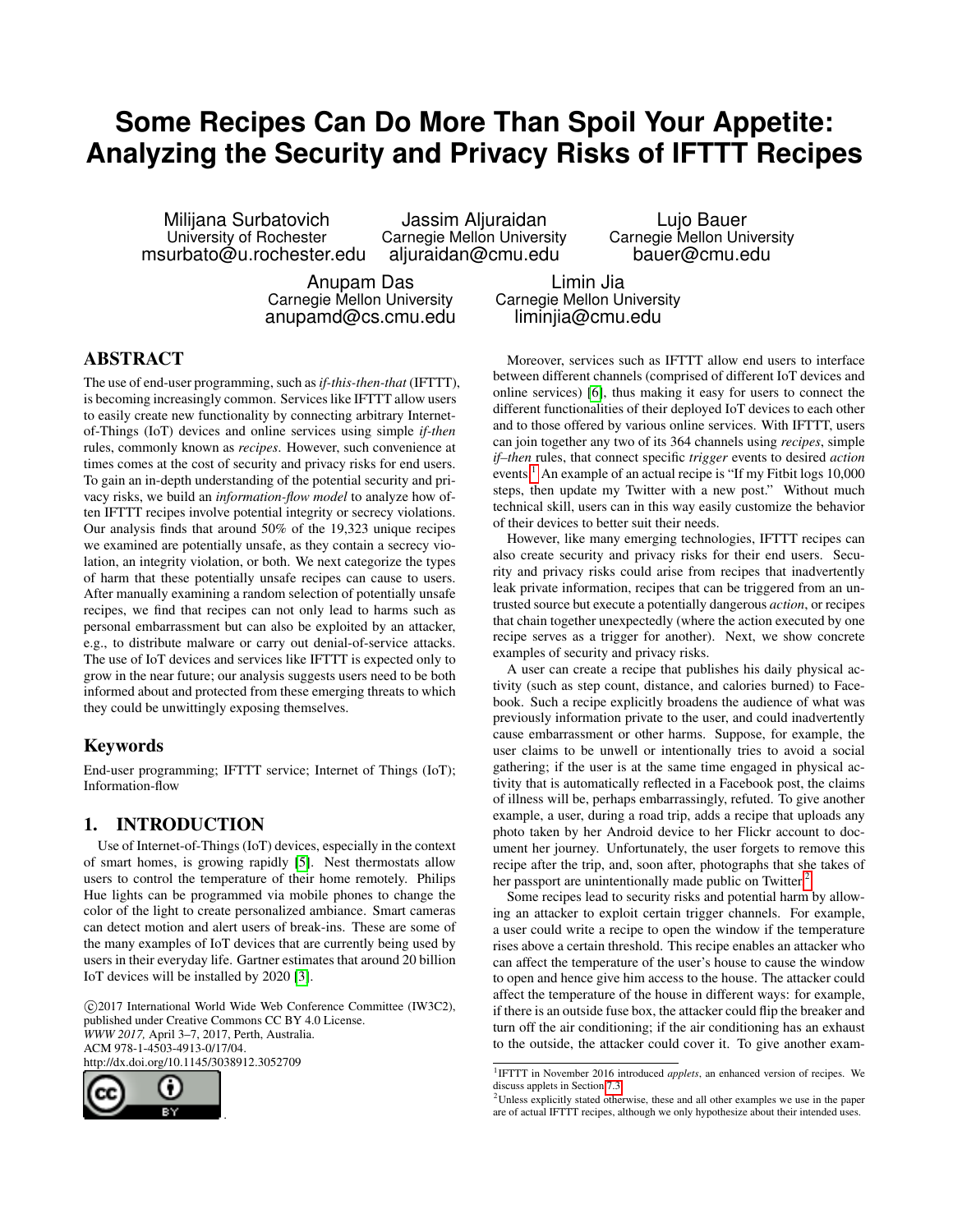ple, to conveniently manage email attachments, a user could write a recipe that uploads all attachments from newly received emails to her OneDrive folder. Later, if the user receives an email with a malicious attachment and uses OneDrive to sync multiple devices, then the malicious attachment would automatically be copied to multiple devices, increasing the likelihood that the user will mistakenly execute the malicious program.

These examples show that making it possible to almost arbitrarily connect smart devices and online services also introduces many new opportunities for users to harm themselves, whether through unintentionally leaking information, undermining their physical security, or exposing themselves to cyber threats. To investigate the extent to which users may be creating recipes that expose them to potential security and privacy risks, we examined a set of 19,323 unique published IFTTT recipes—most recipes are published so that they can be reused—collected by Ur et al. [\[31\]](#page-9-3). Based on our manual inspection of the recipes, we defined an information-flow lattice consisting of labels that specify the secrecy and integrity levels of recipe components. We analyzed individual recipes based on this information-flow model. Concerningly, we found that around 50% of the recipes involve either a secrecy or an integrity violation (or both). By manually examining a random sample of these *violating* recipes, we categorized the potential harms to users into four broad categories. In doing so we also validated the results of our information-flow violation analysis: while the recipes that our analysis flags as violations are sometimes likely consistent with users' intentions, they in general do have the potential to cause or increase the risk of harms such as embarrassment, leaking behavioral data, or even physical harm.

We also observe that recipes can inadvertently be chained together, with the outcome of one recipe causing another recipe to be triggered. The existence of such chains does not appear to be part of the IFTTT programming model, and both the possibility and the existence of specific chains among a user's recipes is opaque to the user. We examined the prevalence of recipe chains in our dataset and how they affect users' risk. We found that for users who use 30 recipes—slightly above the norm—on average at least two of their recipes will form a chain, and more than half of these chains contain a potentially unsafe recipe.

Our paper makes the following contributions:

- We defined a multi-level information-flow lattice for labeling the secrecy and integrity characteristics of IFTTT triggers and actions.
- We apply our model to publicly shared IFTTT recipes: we decorate recipes with security labels and encode them in Prolog for automated analysis.
- We quantitatively analyze the recipes for secrecy and integrity violations, providing the first insight into the extent to which published recipes may involve privacy or integrity violations.
- We develop a categorization of potential harms that violating recipes can inflict by manually inspecting a random selection of violating recipes.

Roadmap. In Section [2,](#page-1-0) we provide a brief overview of the IFTTT framework. Section [3](#page-1-1) describes our information-flow model. We describe the findings of our analysis in Section [4,](#page-3-0) and the possible harms that result from violations in Section [5.](#page-6-0) Section [7](#page-7-0) discusses the implications of our findings and the limitations of our approach. We conclude in Section [8.](#page-8-1)

### <span id="page-1-0"></span>2. BACKGROUND ON IFTTT

*If-this-then-that* (IFTTT) [\[6\]](#page-9-2) is an end-user programming framework to connect smart devices and online services, based on a trigger–action paradigm. The connectible devices and services are known as channels; examples are Twitter, Google Drive, Smart-Things, and Nest thermostats. Each channel has a specific set of events that can trigger a recipe, and another set of events that can form the response to the trigger being executed. For instance, the triggers in the Nest thermostat channel are setting the thermostat to *Home*, *Away*, or *Eco* modes, or the temperature falling below or rising above a threshold. The actions that can be triggered include setting the thermostat to the different modes or setting the temperature to a specific value. To create a recipe, the user selects the trigger and action channels and events, and then fills in any necessary parameters, known as *ingredients*, to fully specify the trigger and action events. Ingredients can be an email address, a phone number, a link to Dropbox folder, or a specific value (e.g., to which to set the temperature). In other words, ingredients are the personalized components of a recipe.

IFTTT is constantly adding new channels. In October 2016 there were 364 channels [\[8\]](#page-9-4), for which we provide a broad, informal categorization in Fig. [1.](#page-1-2) The *smart home* category includes climate control, home security, lighting, and other smart appliances. The *personal* category covers fitness wearables, smart watches, smartphones, and photo apps. *Social and online media* channels include social media sites and news networks, while *business and communication tools* span workflow trackers, email, finance apps, document reviewers, and cloud storage. Many channels deal with calendars, to-do-lists, notifications, and task management; we call this category *task tracking*. The *smart home* category contains by far the largest number of channels. As we discuss later, however, the majority of the most popular channels belongs to the *social and online media* category (see Section [4.1\)](#page-3-1).

<span id="page-1-2"></span>

Figure 1: Breakdown of IFTTT channels into five broad categories.

IFTTT has seen a large increase in its user base in recent years; in 2015, IFTTT was reported to have more than one million unique users [\[4\]](#page-9-5). With the emergence of the IoT, the use of IFTTT is expected to continue growing [\[1\]](#page-9-6).

#### <span id="page-1-1"></span>3. INFORMATION-FLOW MODEL

We next describe the information-flow model we developed to reason about the security and privacy risks of IFTTT recipes. By examining a subset of recipes, we develop two sets of informationflow labels; we arrange them in a secrecty lattice and an integrity lattice to describe the types of information that flow from trigger events to action events (Section [3.1\)](#page-1-3). Then, we give examples of potentially unsafe recipes identified by associating labels to events (Section [3.2\)](#page-2-0). Finally, we formalize the notion of recipe chains and describe their contribution to potential security and privacy risks (Section [3.3\)](#page-3-2). Results of analyzing our dataset of IFTTT recipes using this information-flow model are presented in Section [4.](#page-3-0)

### <span id="page-1-3"></span>3.1 Security Lattices

There are two types of information-flow policy violations: secrecy violations and integrity violations. Secrecy violations occur if information that should only be known only by a specific set of people becomes available to a larger audience, potentially leaking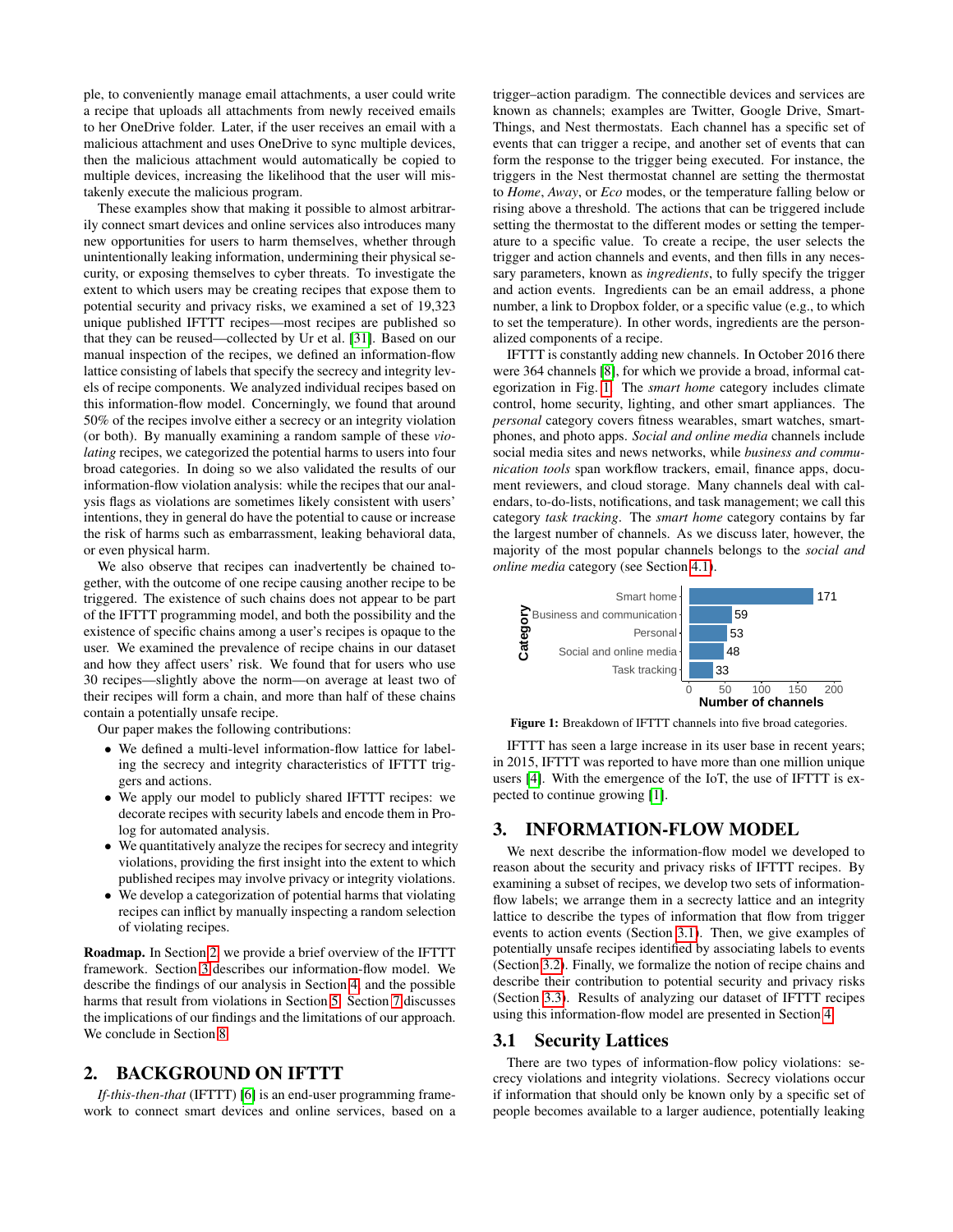private information [\[28,](#page-9-7) [20\]](#page-9-8). Integrity violations occur if information from less trusted sources influences information from more trusted sources, potentially corrupting it [\[28,](#page-9-7) [10\]](#page-9-9).

To reason about information-flow properties of IFTTT recipes, we label each IFTTT trigger and action with one or more secrecy and integrity labels. In our model, secrecy labels denote who could know that the event took place or the details of the event, and integrity labels denote who could cause the event. As is standard, we define our security lattices based on a partial order, written  $\Box$ between security lables [\[33\]](#page-9-10). It is safe to allow information to flow from a lower (public or trusted) label to a higher label (private or untrusted), but not the other way around. If a recipe starts at a private source and ends at a public sink or if it starts at a untrusted source and ends at a trusted sink then it is a violation of secrecy or integrity policies.

To determine which security labels would be effective at describing the secrecy and integrity characteristics of IFTTT trigger and action events, we examined recipes to develop candidate labels, and then iteratively refined the candidate labels through applying them to additional recipes. This process culminated in the construction of two lattices, shown in Fig. [2](#page-2-1) and [3.](#page-2-2) The secrecy lattice has three levels. At the top there is the *private* label, denoting information that only the user of a recipe knows, such as Fitbit activity, or received texts and emails; the middle level is composed of two somewhat privileged groups (discussed next); and the lowest level is *public*, describing information with unrestricted access (e.g., that has been publicly shared). In the middle level, *restricted physical* describes events that take place in partially privileged spaces, such as a home or office. Anyone in close proximity is privy to such events and could potentially observe them; but these events are invisible to users not in proximity. For instance, an event in this category could involve a phone ringing, lights blinking, or a thermostat being adjusted. Similarly, *restricted online* describes events that take place online with a restricted audience, primarily through social media. Events in this category could be Facebook or Twitter posts, updates on a work management app, or Spotify activity.

<span id="page-2-1"></span>

Figure 2: Secrecy lattice. A violation occurs when the corresponding labels of a trigger–action pair go from more restricted to less restricted or if they go between the middle groups.

The integrity lattice has a similar structure to the secrecy lattice. The most restricted label is now *trusted*, referring to events that only the user should be able to cause (i.e., trigger), and the least secure label is *untrusted*, used for events that could potentially be caused by anyone. There is a slightly less trusted variant of the trusted group, *trusted other*, which describes sources that the user does not control but would be extremely hard to manipulate by others, such as natural phenomena (e.g., weather or time of day, as reported by an authoritative source) or a reputable website that is unlikely to be easily manipulated (e.g., The New York Times). Similarly, there is a slightly more trusted variant of untrusted called *untrusted group*, which describes events that can be manipulated by unknown groups of people (e.g., the event that captures that a new post has become the most popular post on a subreddit can be triggered by an arbitrary collection of people who collude to upvote

<span id="page-2-2"></span>that post). *Restricted online* and *restricted physical* refer to similar events as in the security lattice.



Figure 3: Integrity lattice. It has a similar structure as the secrecy lattice with additional variants of trusted and untrusted sources.

We allow an event to have more than one label to account for different contextual situations, such as a motion sensor that could be indoors (*restricted\_physical* integrity) or outdoors (*untrusted* integrity). We chose these labels for our lattice because they represent realistic groupings of the behaviors of devices and services according to their intended use, while still being general enough to perform user-independent analysis. Because these groupings are broad, our estimate of risk is conservative; some violations we report would disappear with more accurate knowledge of a user's environment. For instance, a cloud storage folder could either be private or shared to a group; for our analysis, we assume the latter, even though it leads to reporting secrecy leaks that do not exist if the user specified a private folder. Making the labels more precise (e.g., by instantiating them with ingredients, as described in Section [2\)](#page-1-0) would require us to know exactly where individuals have installed their devices, what privacy settings they have on their social media accounts, etc. Such fine-grained labeling would allow a more accurate analysis of risks, but is not compatible with a largescale analysis, which is our focus.

# <span id="page-2-0"></span>3.2 Examples of Unsafe Recipes

A recipe has a security violation if a more restricted trigger is linked to a less restricted action [\[33\]](#page-9-10) or if the labels of the recipe's trigger and action aren't comparable (i.e., the middle-level labels *restricted physical* and *restricted online*). Since each trigger and action can potentially have a set of labels, a recipe can be categorized into one of three groups: *definite violation* (all combinations of labels violate information-flow constraints, as described by the secrecy and integrity lattices), *maybe violation* (some combinations of labels violates information-flow constraints), or *safe* (no combinations of labels violates information-flow constraints).

Following are examples of four violating recipes in the context of our information-flow model.

Definite secrecy violation: *private* → *public*. *If I take a new photo with the front camera of my phone, add it to Flickr as a public photo.* Photos taken with a phone camera are by default only seen by the user, so the trigger label is *private*. Anyone browsing Flickr can see a public photo, so the action label is *public*. This recipe could be harmful if it causes a user to unintentionally upload pictures of private documents.

Maybe secrecy violation: *restricted\_physical* → (*private*, *restricted\_online*). *If I enter a specific area, upload a file to Google Drive.* Nearby people can see you enter the area, so the trigger is *restricted\_ physical*. The label of the action depends on the setting of the Google Drive folder. If it is shared with a group (e.g., housemates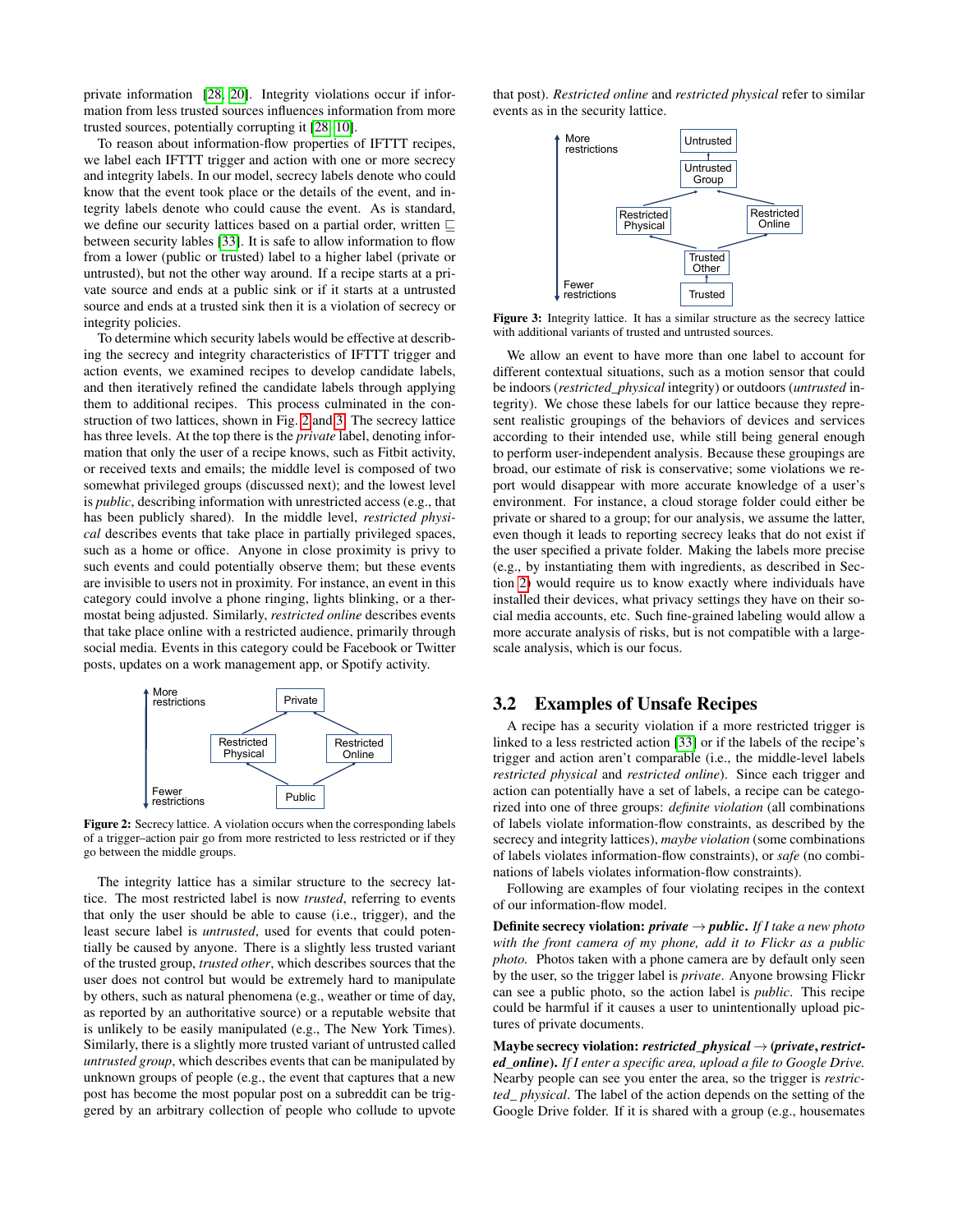or family), the user's location becomes visible to an online group; if it is private, there is no violation.

Definite integrity violation: *untrusted* → *restricted\_physical*. *If there is a new Instagram photo by anyone in the area, turn my smart switch on, then off.* If the area specified is open to the public, anyone with an Instagram account could take the photo, so the trigger label is *untrusted*. Only people in my house should be able to toggle my smart switch, so the action label is *restricted\_physical*. This recipe could be harmful if someone takes many photos in short succession, as it could cause a light connected to the switch to blink rapidly, harming the switch and disturbing people in the house.

Definite integrity violation: *restricted\_online* → *trusted*. *If I am tagged in a photo, create a new Facebook status.* Any of a user's friends can tag her in a photo, so the trigger is *restricted\_online*, but only the user can update her status, so the action label is *trusted*. This recipe could have undesired effects if a friend uploads a large album and tags a user in many of the photos, causing her account to spam others with status updates.

### <span id="page-3-2"></span>3.3 Chaining Recipes

To fully understand the ways in which recipes may cause security and privacy risks, it is important also consider *recipe chains*. There are two ways recipes can be linked to form chains; we call them *direct linking* and *physical connections*. Recipes A and B are directly linked if A's action channel and B's trigger channel are the same and A's action fires B's trigger. E.g., the action "Send an email to my email account" will directly fire the trigger "New email received" if both are from the user's Gmail channel. Two recipes can be physically linked if the action of the first recipe affects a physical medium or channel such as temperature, sound, or light, and the trigger of the second recipe is fired by changes to the same medium or channel.

Defining chains To define chains we first start by defining *paths*. A path of length N, where N is a integer and  $N \geq 2$ , is a sequence of recipes  $R_1, \ldots, R_N$  such that each adjacent pair of recipes are linked, i.e.,  $\forall 1 \leq i \leq N$ : linked $(R_i, R_{i+1})$ , and no two recipes are the same. As discussed above two recipes are linked either directly or if there is a physical connection between them, i.e., formally linked( $R_i, R_{i+1}$ ) if action( $R_i$ ) = trigger( $R_{i+1}$ ) or  $\exists m \in M :$  changes(action( $R_i$ ),  $m \in M$ monitors(trigger $(R_{i+1}), m$ ) where M refers to all possible physical media.

A *max-chain* of length N is a path of length N that cannot be extended by prefixing or suffixing it by any other recipes in the recipe set that is not already in the path. For convenience, in this document we will refer to max chains as just *chains*.

### <span id="page-3-0"></span>4. ANALYZING IFTTT RECIPES

Using our information-flow model, we can answer interesting questions about the IFTTT framework. We first describe our dataset of publicly available IFTTT recipes (Section [4.1\)](#page-3-3) and our analysis methodology (Section [4.2\)](#page-3-4). Then, we report the results of analyzing the dataset as a whole for information-flow violations (Section [4.3\)](#page-4-0). Finally, we report on a similar analysis that focuses on subsets of recipes that may be adopted by individual users (Section [4.4\)](#page-5-0).

#### <span id="page-3-3"></span>4.1 Dataset

Our dataset consists of all publicly shared IFTTT recipes as of May 2016 (an updated collection from Ur et al. [\[31\]](#page-9-3)). In this section we present key characteristics of the all the unique recipes and channels in our dataset.

<span id="page-3-5"></span>

| Number of trigger channels | 251    |
|----------------------------|--------|
| Number of trigger events   | 876    |
| Number of action channels  | 218    |
| Number of action events    | 470    |
| Number of unique recipes   | 19.323 |

Table 1: Number of trigger and action channels/events in our dataset.

Recipes: Each recipe in our dataset contains the user name of the author, the number of times the recipe has been adopted, and a natural language description of the recipe. It also includes the trigger channel, the specific trigger, an auto-generated description of what the trigger does, and the same information for the action. For our analysis, we only need to consider the trigger channel, trigger event, the action channel, and the action event. For example, for the recipe "if it gets too hot, then open the window," we extracted the trigger channel as nest\_thermostat, trigger event as temperature\_rises\_above, action channel as smartthings, and action event as unlock. From the original dataset we extract all the unique recipes, trigger channel and event pairs, and action channel and event pairs. Table [1](#page-3-5) summarizes the number of channels and events available in our dataset.

As recipes can be made public by their authors for others to use, we wanted to see how often recipes were adopted by other IFTTT users. To analyze this we first aggregate the adoption numbers for equivalent recipes (i.e., recipes with the same channel and event pair for both action and trigger); our analysis examines only unique recipes. Fig. [4](#page-3-1) shows the distribution of recipes by adoption number. Recipes differ sharply in the number of times other users adopt them. Very few recipes were adopted more than 100,000 times, with the majority adopted between 1 and 100 times.

Channels: We identify the most popular channels for which users were writing recipes. Fig. [5](#page-4-1) shows the top eight trigger channels used in recipes from our dataset. Users predominantly write recipes for social media and online services with Weather being the most popular trigger channel. The most popular action channels are similarly biased towards online services and social media (Fig. [6\)](#page-4-2), with Google Drive being the channel for most actions.

### <span id="page-3-4"></span>4.2 Methodology

We encoded both our analytical model and the dataset in Prolog [\[9\]](#page-9-11). We chose Prolog because recipes resemble Prolog clauses and the way recipes are triggered resembles proof search in Prolog. Our Prolog encoding is an executable model for the recipes and our analysis is written as Prolog queries. Given our model, we analyzed the risks posed by individual recipes as well as recipe chains. In the remainder of this subsection, we describe how we assigned labels to the actions and triggers and how we actually linked recipes together to identify chains.

<span id="page-3-1"></span>

Figure 4: Adoption distribution of IFTTT recipes.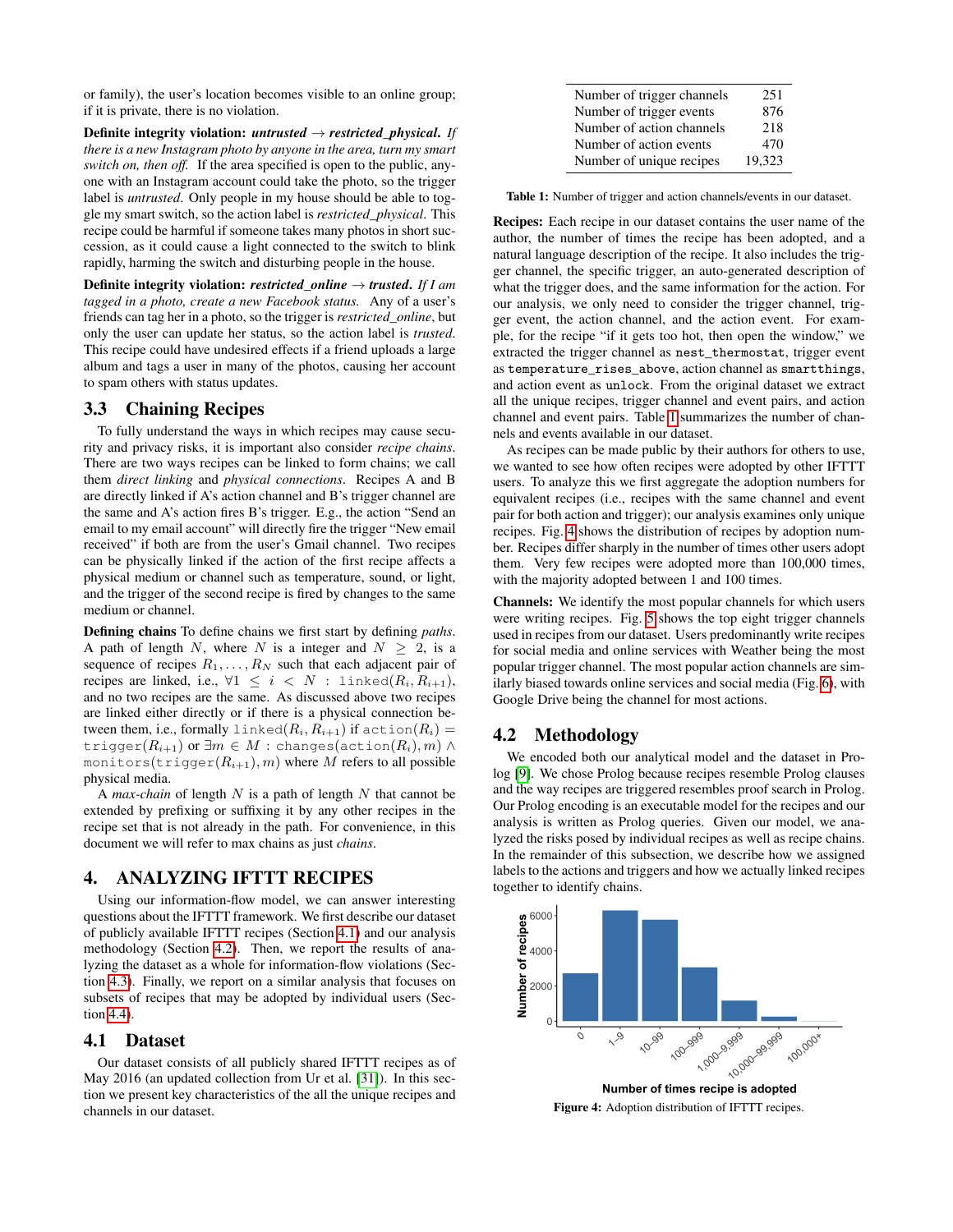<span id="page-4-1"></span>

Figure 5: Top eight trigger channels used by users in our dataset.

<span id="page-4-2"></span>

Figure 6: Top eight action channels used by users in our dataset.

#### *4.2.1 Assigning labels to triggers and actions*

After devising a preliminary set of labels, we assigned one or more labels to each trigger and action based on the recipe description and what we know about the particular channels. After running initial analyses, and after revising the labels, we revisited and adjusted the assignments. As a final confirmation that the label assignments were reasonable, two of the authors took a random sample of 100 recipes and relabeled them. They used the first 20 recipes as a training exercise, discussing the labeling together, and then labeled the remaining 80 recipes independently. The coders used a scoring system that awarded one point for full agreement, 0.5 points for partial agreement (in the case of multiple labels), and zero points for full disagreement. 78% of the time coders agreed on both labels (or label sets); the remaining 22% of the time one coder's labels were a superset of those applied by the other coder (there was no instances of full disagreement among the coders).

#### *4.2.2 Identifying linked recipes*

Although recipe chains are simple to define in the abstract, identifying chains among our actual recipes is less straighforward.

Direct linking: Determining whether two recipes are directly linked requires us to match the text description of an action to that of a trigger. For example, in the chain formed by forwarding one's Twitter post to Facebook and then from Facebook to LinkedIn, the action of posting to Facebook and the trigger of posting to Facebook are "Create a link post" and "New link post by you", respectively. While the link between these two descriptions can be discovered easily by manual inspection, identifying such links automatically is challenging. Our approach was to manually rewrite some of the actions to match their corresponding triggers. For example, if an action is "turn switch on" and a matching trigger is "switch turned on", we would rewrite the action as "switch turned on". This is feasible because the match can only happen for actions and triggers in the same channel and the number of channels in the dataset is limited.

Physical connections: Connections between recipes through the physical medium are often subtle. For example, turning off a fan via a smart plug will cause the temperature in a room to rise, which may trigger a recipe whose trigger is the temperature rising above a threshold. However, the smart plug and the thermostat are different IFTTT channels, and the action and trigger have seemingly unrelated descriptions, making it difficult to automatically recognize such connections. Nevertheless, physical connections are likely and interesting events within a smart home.

To track physical connections, we labeled relevant triggers and actions with a physical channel (e.g., temperature, sound, or light) and a physical event (e.g., level\_change\_up, turn\_on). Physical events fall roughly into two categories: those that change the level of a physical medium and those that check for a change in level, e.g., turning on a heater, and a Nest thermostat checking if the temperature is above a threshold. Some triggers depend on the external state of a device, such as an alarm system. If an alarm system is armed, and something happens to trigger motion, it could also cause a recipe that responds to the alarm system being triggered to fire; but if the alarm is not armed nothing would happen. Tracking situations like these required that we explicitly model the state related to some of the triggers and actions. For our dataset, alarm is the only trigger we found whose state influences linking between recipes.

One particular issue we faced was the possible relationship between power and temperature events. Based on our observation of recipe descriptions, the devices being controlled by power switches, such as heaters and fans, often affect temperature. Therefore, in our model we associate actions that turn power switches on or off with triggers that fire on temperature changes. This assumption leads to false positives in our analysis, since a precise analysis depends on what device the power switch controls.

Another issue with physical connections is that connections often depend on the location of the devices themselves. If there is motion in the backyard, but the user has a motion sensor in the front yard, nothing will be triggered. Further, many connections depend on the values that users specify for their recipes. For example, a user can have a recipe with an action that sets his thermostat to a specific temperature chosen by the user when the recipe is created. The same user has another recipe that triggers when the temperature inside his home is above a certain threshold. These two recipes will connect only if the temperature he selected for the first recipe is above that threshold used in the second recipe. Without knowledge of specific values of the ingredients, we can only model potential connections, not necessarily actual ones.

#### <span id="page-4-0"></span>4.3 Recipe-level Violations

Out of the 19,323 unique recipes, we found that 9,637 recipes (49.9%) were *unsafe*, as they involved either a secrecy or an integrity violation. 4,432 recipes (22.9%) contained only integrity violations, 3,220 recipes (16.7%) only secrecy violations, and 1,985 recipes (10.3%) both secrecy and integrity violations. These numbers include the recipes with both *definite* and *maybe* violations (defined in Section [3.2\)](#page-2-0). If we consider only definitely violating recipes, there are 7,150 (37.0%) unsafe recipes: 3,605 (18.7%) with only integrity violations, 1,927 (10.0%) with only secrecy, and 1,618 (8.4%) with both. Fig. [7](#page-5-1) illustrates these results. There is no correlation between the the number of times a recipe is shared and the probability that it is unsafe.<sup>[3](#page-4-3)</sup>

We next investigate the number of violations that occur between specific pairs of labels. For this, we focus on total violations, i.e., including maybes; results based on only definite violations are roughly similar. When counting violations for a recipe with multiple combinations of trigger and action labels, we count each violating combination as one whole *maybe* violation for that particular pair of trigger and action labels. For instance, if the trigger's

<span id="page-4-3"></span><sup>&</sup>lt;sup>3</sup>Nagelkerke's pseudo  $R^2 \approx 0$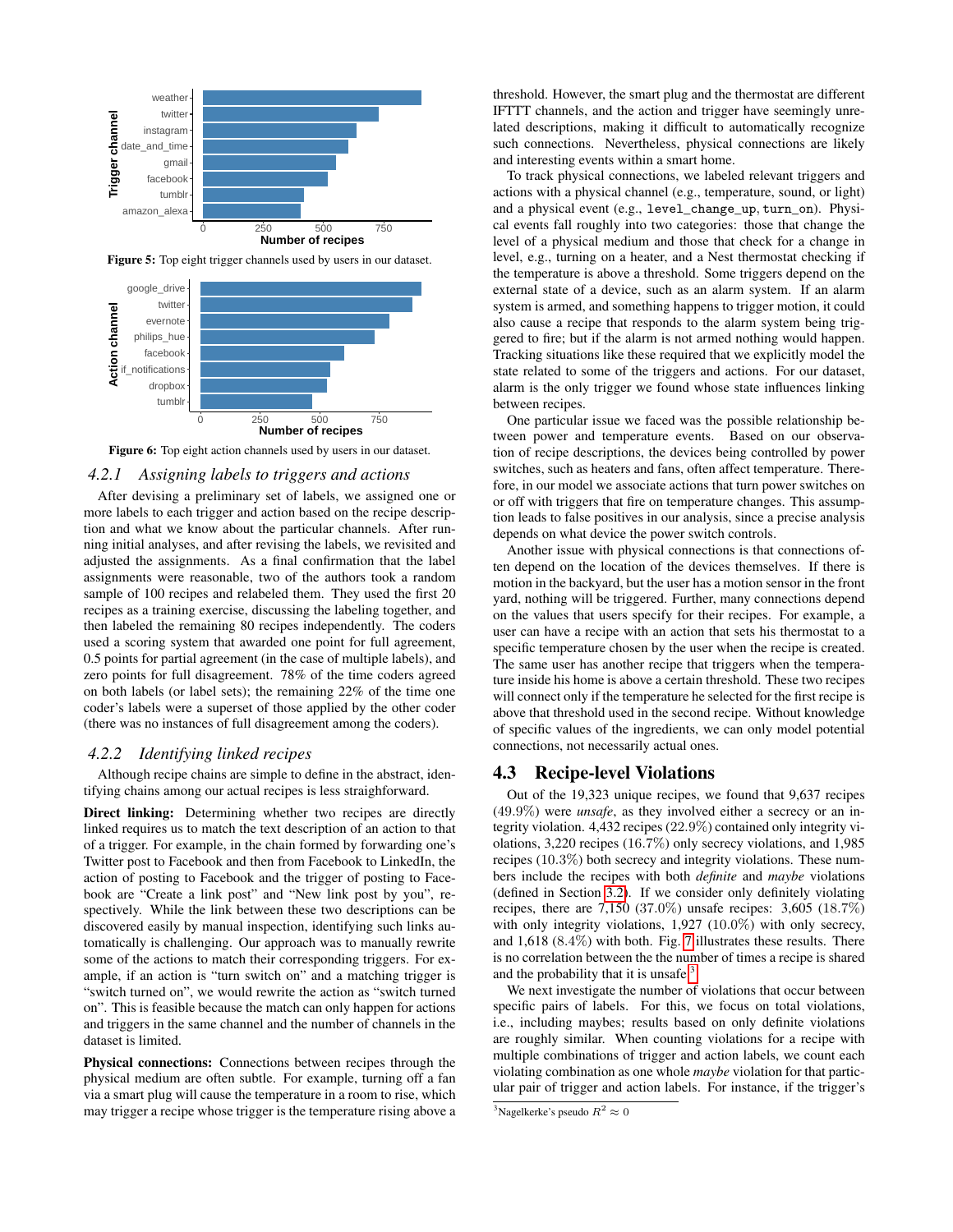<span id="page-5-1"></span>

Figure 7: Distribution of safe and unsafe recipes (in %).

secrecy label can be either *private* or *restricted-online*, and the action's is *public*, then we will count this as two maybe violations, one for the flow from *private* to *public* and one for the flow from *restricted-online* to *public*. This does mean that the number of violations will be larger than number of violating recipes.

The majority (around 66%) of the 5,685 secrecy violations are leaks from triggers labeled *private* to actions labeled *restrictedonline* or *restricted-physical*, as shown in Fig. [8.](#page-5-2) An example of such violation is the recipe which changes a user's Facebook status based on word search in her Google calender, potentially leaking (by accident) private information about her appointments to the public or to her Facebook friends, depending on the privacy settings used for the post. In addition, 18% of the secrecy violations are leaks between triggers and actions in the restricted circles. In sum, 84% of secrecy violations involve recipes that have their action labeled as sharing information with a restricted group, which suggests that IFTTT users do not care about or do not notice when their private information could be observed by restricted circles. On the other hand, only 16% of the secrecy violations have destinations with the *public* label, which might suggest that IFTTT users are usually hesitant to share their private or somewhat private information on public channels.

<span id="page-5-2"></span>

Figure 8: Secrecy violations by trigger and action label.

Most of the 7,782 integrity violations (83%) are to actions that are labeled *trusted*, with half (50% in total) originating from the *trusted other* or *untrusted* sources, as shown in Fig. [9.](#page-5-3) This fact along with the fact that integrity violations are more frequent than secrecy violations, could indicate that IFTTT users either are not aware of integrity violation risks or are not concerned about them.

Consistently with this, the most frequent violation, from *trustedother* to *trusted* is usually benign. In most cases, it involves a recipe that is triggered by an action on a well known website, such as the New York Times or ESPN websites. Although relatively benign, such recipes are nevertheless technically unsafe, since each effectively gives a somewhat trusted source access to possibly sensitive resources, such as a user's indoor lighting or her phone's wallpaper.

More concerning is the second largest category of integrity violations, from *untrusted* to *trusted*. This kind of violation is more serious because the recipe can be triggered by a larger set of people, usually with relative ease. For example, the recipe that updates a user's smartphone wallpaper whenever an image is posted in a *subreddit* enables anyone with a Reddit account to change the user's device wallpaper to an embarrassing photo.

<span id="page-5-3"></span>

Figure 9: Integrity violations by trigger and action label.

### <span id="page-5-0"></span>4.4 User-level Recipe Violations

An average IFTTT user will have a small set of recipes active in his or her account. Unfortunately, aside from recipe adoption statistics, we do not have any data on what sets of recipes individual users actually use in their account. Therefore, to understand the risks for a single IFTTT user we first need to identify small sets of recipes that resemble the recipe sets of individual users. Another motivation to analyze small sets of recipes is examining recipe chains. Studying recipe chaining in the whole dataset is uninsightful, since in practice chaining can take place only among the recipes adopted by an individual user.

To construct recipe sets we need to answer the following questions: (1) What is the average number of recipes an individual user uses? (2) How do we choose the recipes themselves?

To answer the first question we investigate articles reporting average number of unique users using IFTTT recipes and average number of recipes run by IFTTT on a daily basis. In early 2015, several articles reported that IFTTT had around 20 million recipes executed daily and approximately 600 million each month [\[7,](#page-9-12) [2\]](#page-9-13). In the same time frame, IFTTT was reported to have more than one million unique active users who run recipes daily [\[4\]](#page-9-5). Given this, we assume that in early 2015, each user would, on average, run about 20 recipes every day. The actual number would vary by user, and may have increased since the time these numbers were reported; however, for our purposes we consider this rough approximation sufficient, and analyze recipes in sets of 20, 30, and 40.

To answer the second question we used two strategies to sample recipes from our dataset. In the first strategy we selected a set of  $n + m$  recipes, including the n most-frequently adopted recipes and m recipes selected uniformly at random from the remaining recipes. The reasoning behind this strategy is that a user is likely to select some of her recipes from the most used recipes, but will also select, or create, the remaining recipes based on her unique needs. Our second strategy was to select all the recipes randomly but weighted by the frequency of adoption of each recipe. We re-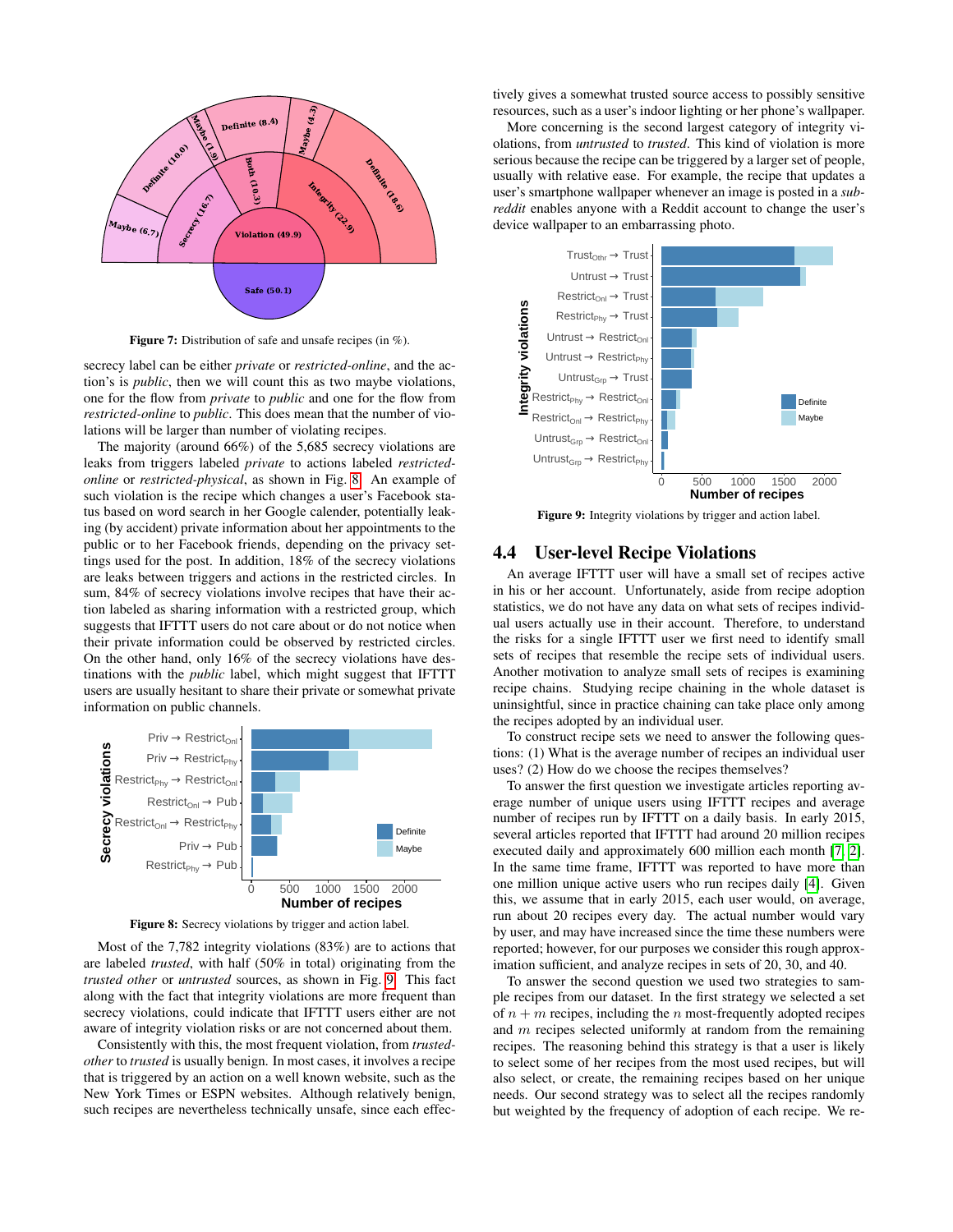<span id="page-6-1"></span>

|         | Recipe Sampling                      | Weighted 30 |          |            | Top10+Rand10 |                     |            | Top20+Rand10 |          |            | $Top30+Rand10$ |          |            |
|---------|--------------------------------------|-------------|----------|------------|--------------|---------------------|------------|--------------|----------|------------|----------------|----------|------------|
|         |                                      | mean        | med      | stddev     | mean         | med                 | stddev     | mean         | med      | stddev     | mean           | med      | stddev     |
| Recipes | <b>Unsafe Recipes</b><br>inc. maybes | 8.4<br>13.2 | 8<br>13  | 2.4<br>2.5 | 6.6<br>12.0  | 7<br>12             | 1.5<br>1.6 | 10.6<br>19.0 | 11<br>19 | 1.6<br>1.6 | 14.5<br>26.0   | 14<br>26 | 1.5<br>1.6 |
|         | Sec. Viol.<br>inc. maybes            | 2.2<br>6.8  | 2<br>7   | 1.4<br>2.2 | 2.5<br>6.6   | 2<br>7              | 1.1<br>1.4 | 2.5<br>7.7   | 2<br>8   | 1.2<br>1.4 | 3.5<br>12.7    | 3<br>13  | 1.1<br>1.4 |
|         | Int. Viol.<br>inc. maybes            | 7.2<br>9.3  | 7<br>9   | 2.3<br>2.4 | 4.5<br>7.3   | $\overline{4}$<br>7 | 1.4<br>1.5 | 8.5<br>13.3  | 8<br>13  | 1.4<br>1.5 | 11.5<br>16.2   | 11<br>16 | 1.4<br>1.5 |
| Chains  | Number<br>Avg. Length                | 1.2<br>2.0  | 2        | 1.4<br>0.2 | 0.3<br>2.0   | $\Omega$<br>2       | 0.6<br>0.0 | 1.7<br>2.0   | 2        | 1.0<br>0.2 | 2.0<br>2.0     | 2<br>2   | 1.1<br>0.2 |
|         | Unsafe<br>inc. maybes                | 0.6<br>1.0  | $\Omega$ | 0.9<br>1.2 | 0.2<br>0.3   | $\Omega$<br>0       | 0.4<br>0.5 | 1.5<br>1.6   |          | 0.8<br>0.9 | 1.7<br>1.8     | 2        | 0.9<br>1.0 |

Table 2: Simulating user-level violations for different size of recipe sets. Considered different sampling techniques for selecting the recipes.

port on the results of analyzing recipes selected through each of these strategies. We found that the choice of strategy does not make a significant difference to the results of our analysis.

For each sampling strategy, the experiment was repeated 500 times. We summarize our results in Table [2.](#page-6-1) The average number of unsafe recipes was above 28% (44% including *maybes*) for all strategies. This tells us that an average IFTTT user will have a significant number of recipes that potentially impose security and privacy risks. Another interesting finding is that the average user who has at least 30 recipes will have at least one recipe chain. The average length of recipe chains is two regardless of how we select the set of recipes to analyze. This means that the likelihood of more than two recipes chaining together is low, unless a user intentionally adopts recipes that chain. In fact, among the top 50 recipes there are no unsafe chains. Finally, more than half of the chains include unsafe recipes. If an unsafe recipe is a part of a chain then its consequences could be exacerbated, especially if the other recipe is also unsafe. An example of recipes chaining, and potentially exacerbating risk through doing so, is as follows: One recipe allows any Facebook user who can tag the victim in a picture to cause that picture to be added to the victim's iOS album; another posts any new photo in the iOS album publicly to the victim's Flickr account.

# <span id="page-6-0"></span>5. IMPLICATIONS OF VIOLATIONS

Once we generated the list of recipes that involved informationflow violations, we wanted (1) to confirm through manual examination that such recipes could often cause users harm; and (2) to categorize the types of harm that could be inflicted.

To do this, we started by examining some recipes manually, and we found that we can categorize the potential harms (risks) into four broad groups as described below–

- Personal: Cause embarrassment or leak behavioral data
- Physical: Damage physical health or property or goods
- Cyber Security: Disrupt online service or distribute malware
- Innocuous: Seemingly harmless

The most noticeable harm was of personal nature, like causing personal embarrassment by leaking sensitive pictures or current location. We also found recipes that can cause—or increase the risk of—physical harm such as making break-ins easy, damaging the physical hardware of IoT devices, or triggering migraines or other health conditions. Other recipes could be exploited by a malicious attacker to distribute malware through emails or even enable him to carry out denial-of-service like attacks to disrupt online services.

For some recipes we could not envision a realistic harm (i.e., any possible harm simply seemed too far fetched) even though the assigned labels seemed logically correct. There is no way to get rid of these violations without having contextual information about the user's exact situation, so we categorize them as false positives and call them *innocuous*.

Another interesting aspect of the threat model is that not all violating recipes need an explicit attacker to have an adverse consequence to the user. A recipe that uploads daily fitbit statistics to twitter has the potential to embarrass the user without any interference from a third party, whereas the recipe that uploads all email attachments to OneDrive will only be harmful if someone is spamming or sending malicious attachments. To capture this distinction, we give each harmful recipe an additional label of *self* or *external*.

For illustration, we provide one example recipe for each category of potential harm.

Personal: *If I take a new photo, then upload on Flickr as public photo.* This recipe could leak sensitive or embarrassing information if one took a picture of a check to send to landlord, or a picture of one's romantic partner. This harm is labeled as *self-inflicting* as any harm is the result of the user's own behavior.

Physical: *If the last family member leaves home, then turn off lights.* This recipe, by turning off the lights in a predictable fashion, signals that your home is empty, making it easier for a burglar to plan the opportune time to rob the place. This harm is labeled as *external* as a third-party can potentially inflict the harm.

Cyber Security: *If there is a new email in your inbox with an attachment, then add that file to OneDrive.* This recipe could be used to spread malware to all devices synched with a OneDrive account. If a malicious attachment gets propagated to all synched devices, it increases the probability that the file will be opened by the user, especially since it is removed from the suspicious context (i.e., the email). This harm is labeled as *external* as a third-party can potentially inflict the harm.

Innocuous: *If a smart switch turns off, then append to a text file in Dropbox.* Technically, there is an integrity violation here because anyone who can access the switch can fill your Dropbox space, however, this recipe cannot be spammed as a single misuse would only generate a few bytes of data (assuming the attacker does not control your smart switch, in which case the attacker can inflict greater harm anyway).

After determining the potential categories of harm, we next try to quantitatively measure how many of the violating recipes fall into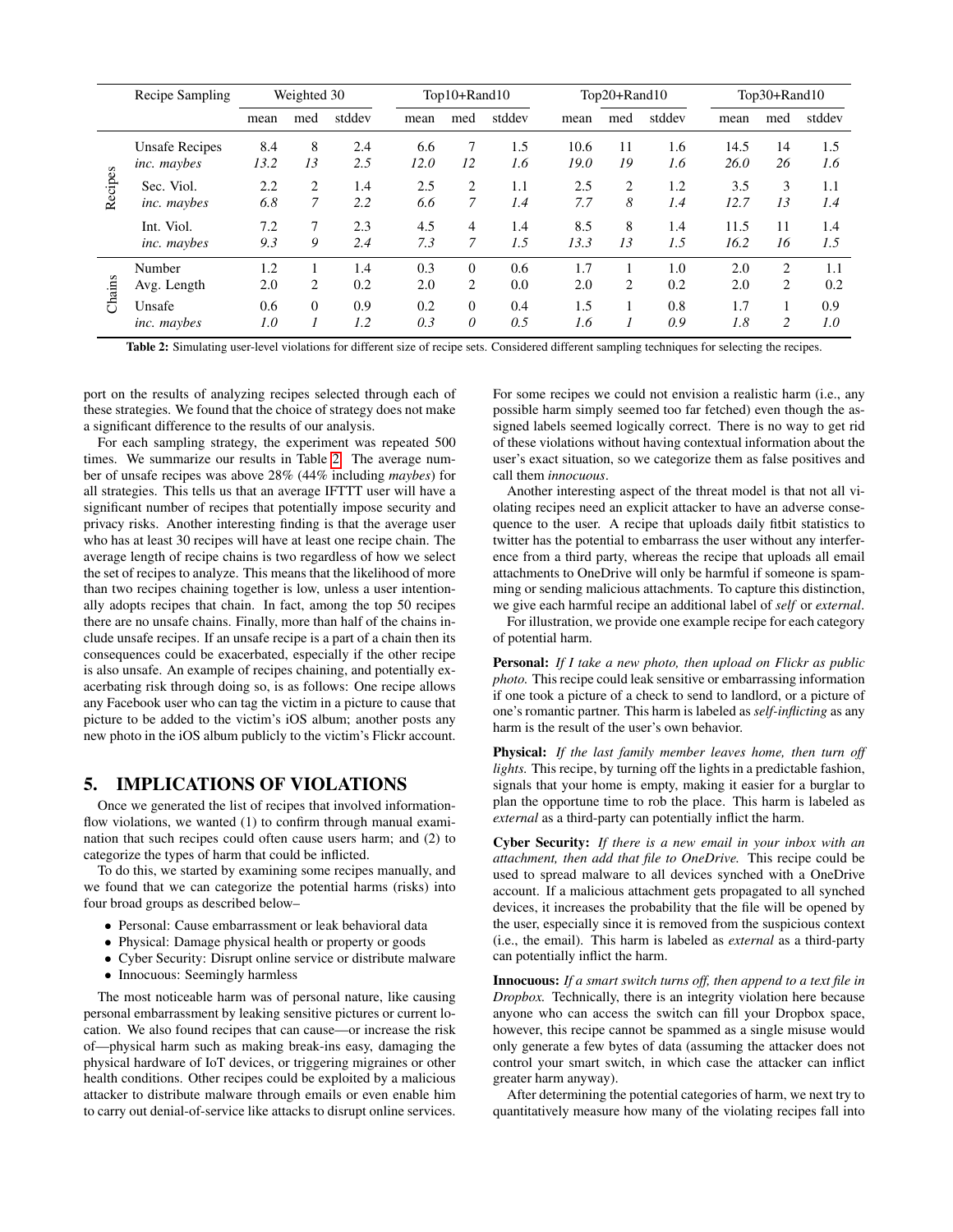each these categories. To do this, we manually examined randomly selected 200 recipes from all the violating recipes in our dataset. The first 20 recipes were used for training; two coders together assigned one or more harm labels to each recipe and discussed the rationale for their decision. For the remaining 180 recipes, the two coders independently categorized each recipe's harm(s) and came together to compare results. If the labels matched exactly, we awarded one point of agreement, for partial match (in the case of multi-labels) we awarded 0.5 points of agreement, and if the coders decided one of them had fully mislabeled the harm category for a recipe, we awarded zero points. Initially the coders agreed on 87% of the categorization and were able to fully agree after discussing the remaining conflicts. There were no disagreements over whether a recipe needed a third party to be harmful (i.e., in the task of assigning *self* or *external* labels).

<span id="page-7-1"></span>

Figure 10: Categorical analysis of the implications of information-flow violations. *External and self* denotes that the *cyber* harm is external and the *personal* harm is self-inflicted.

Fig. [10,](#page-7-1) highlights our findings after performing inter-coder agreement. As seen in Fig. [10,](#page-7-1) a little more than a third of the recipes were innocuous, or not likely to cause harm. Most of the harmful recipes had personal consequences, leaking unintended information or causing embarrassment or agitation. The next largest category is cyber security harms, dealing with damage to digital devices and cloud services, at around 13%. Recipes that may increase the risk of physical damage are less common, accounting for around 10% of the violating recipes, and there are a handful of recipe that have multiple types of harm.

It is worth noting that there can be overlaps between categories and side effects that we could not determine just from the recipes. For example, damage to a device will probably cost some money to fix or replace, and embarrassments that significantly effects one's public image can have far-reaching repercussions, including financial ones. If a recipe leads a user to accidentally post a politically controversial tweet, this could cost her friendships and other potential opportunities. It is also interesting that most violations have outcomes that involve data being saved or published online, primarily through social media or cloud services, and therefore can have diverse indirect consequences. For example, many recipes involve posting private information to online services where this information may further be used in different ways; if the original posting of private information was unintended, the consequences of that accident may be far-reaching and hard to quantify.

### 6. RELATED WORK

With the widespread use of various online services and IoT devices, end-user programming has received much research attention in the last decade as it allows users to easily interface different devices with other devices or online services. Researchers have looked at how an average user can customize their smart home using trigger-action programming [\[30,](#page-9-14) [13,](#page-9-15) [32\]](#page-9-16), while others have

also extended such automation techniques to commercial buildings [\[26\]](#page-9-17). Researchers have also studied the usability of existing trigger-action programming frameworks and have propose guidelines for developing more user-friendly interfaces [\[13,](#page-9-15) [21,](#page-9-18) [11,](#page-9-19) [29,](#page-9-20) [15\]](#page-9-21). Recently, there have been efforts to built semantic parsers that automatically map IFTTT style recipes described in natural language to actual executable codes [\[27,](#page-9-22) [12\]](#page-9-23).

While end-user programming makes it easy for users to write automation rules, it does complicate things when multiple users share the same environment and try to enforce their own set of rules. In such scenarios not only conflicts among individual rules arise, but also unforeseen chaining of rules start to emerge. Researchers have studied such conflicts and have proposed ways to resolve such conflicts for home and office environments [\[24,](#page-9-24) [26,](#page-9-17) [22\]](#page-9-25). A similar kind of conflict resolution study has also been done in the context of designing a smart city [\[23\]](#page-9-26).

Information flow based security analysis has long been an active field of research. Information flow controls enable us to track the propagation of information in and across systems, and thus help us prevent sensitive information from being released. Dorothy E. Denning's work on using a lattice model to guarantee secure information flow in a computer system [\[14\]](#page-9-27) was seminal in this field. Later on, Sabelfeld et al. provide a comprehensive survey of the past three decades of research on information-flow security [\[28\]](#page-9-7). Myers et al. show how to incorporate language-based information flow controls into simple imperative programming languages [\[25\]](#page-9-28). In the era of smartphones, information-flow based analytic frameworks such as TaintDroid [\[17\]](#page-9-29) and PiOS [\[16\]](#page-9-30) enabled users to track how their private data is being used by third-party applications. With the fast adoption of IoT devices in the recent years, researchers are now focusing on analyzing the security and privacy risks of IoT devices. But like any emergent technology, IoT too is rife with potential security risks [\[18\]](#page-9-31). Moreover, current IoT programming frameworks only support permission-based access control on sensitive data and are ineffective in controlling how sensitive data is used once access is gained. FlowFense [\[19\]](#page-9-32) framework provides such control by imposing developers to declare the intended data flow patterns for sensitive data. Our work looks at analyzing the security and privacy risks of end-user programming frameworks like IFTTT without requiring fine-grained user settings.

### <span id="page-7-0"></span>7. DISCUSSION AND LIMITATIONS

We next discuss some implications of our results, the limitations of our approach, and how applets, the new form of recipes, impact our overall analysis.

### 7.1 Levels of Concern and Intended Leaks

Our breakdown of violating recipes based on the labels of triggers and actions reveals some interesting insights. One insight is that violating recipes vary significantly in the amount of risk to which they expose users. For example, an information flow from *private* to *public* is more concerning than from *private* to one of the restricted groups. Sharing one's health related information (e.g., a report generated by a Fitbit device) with one's Facebook friends might be indiscreet, but it is probably less risky than sharing it on a public web forum. Likewise, an integrity violation caused by an *untrusted* trigger is more concerning than one caused by a restricted trigger. A family member or a friend figuring out he can open a window by increasing the temperature inside your home may not use this knowledge maliciously, whereas a stranger might.

As we discuss in Section [4.3,](#page-4-0) for most pairs of labels that are indicative of a secrecy violation, there is a significant number of recipes that use them as trigger and action labels. The largest such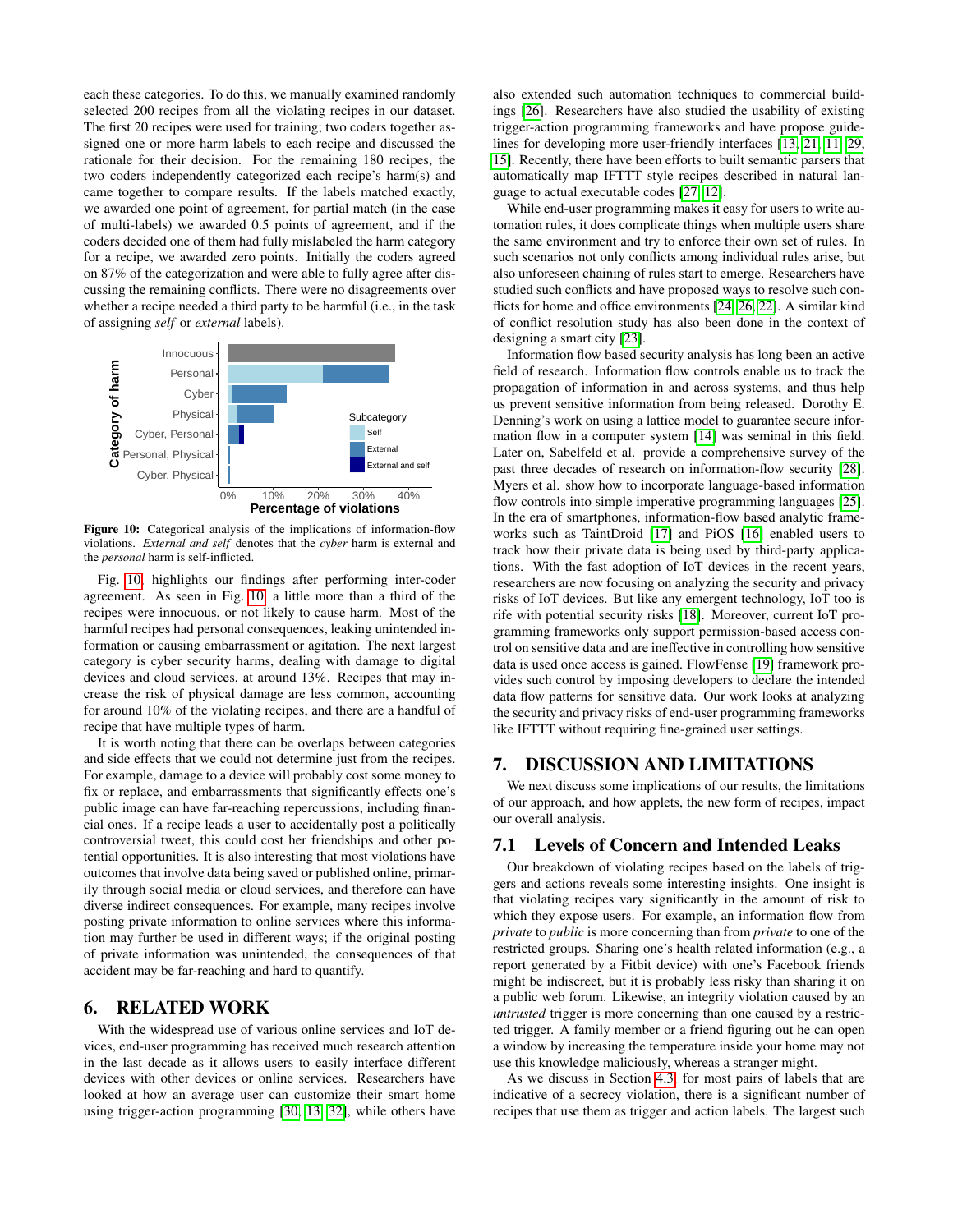sets are recipes that pass information from *private* to *restricted online* and from *private* to *restricted physical*. Users are leaking private information, but mostly to specific groups of people rather than the public at large. The types of integrity violations are less varied: there are few recipes that connect restricted groups, with the vast majority of violating recipes going from *trusted\_other* to *trusted* and from *untrusted* to *trusted*.

In retrospect, these are the types of violations to be expected. Two major uses of IFTTT recipes are controlling smart home devices and pushing information to social media. It is easy for the latter to result in leaking private information. In the former case, many IFTTT actions are configured so that the action appears to come from the user, or at least an account controlled by the user. Indeed, this seems inherent in the idea of automation for convenience: a user gives up direct control of something he would do manually and is instead allowing a program to automate it, sometimes based on untrusted input.

Although many violating recipes are likely consistent with what users intended, their behavior is not necessarily innocuous. Harmful side effects are probably not at the forefront of the user's mind, especially since much of the conversation surrounding the ability to arbitrarily link devices and services focuses on the convenience and novelty of it. Since the concept *is* innovative, IoT-specific security principles and behaviors are not yet in the public awareness. For example, people generally do not have to worry about any *new* emerging threats for an old, non-smart home. While insecurities exist for conventional homes, attack vectors and their respective defenses are generally well known. Connecting one's home with recipes can introduce new methods of attack of which the user might not be cognizant, and, thus, for which good safeguards might not be in place. As shown in our harm analysis, even recipes seemingly working as intended can have harmful consequences that the user might not have considered when adopting the recipe. This suggests that it is important to educate users about the potential risks inherent in many of their recipes, so that they can make rational decisions about whether the harms outweigh the benefits or at least be aware that new safety measures may be necessary.

### 7.2 Limitations

Some major limitations of our work follow from its abstract nature. We made design choices that resulted in loss of some detail in order to keep the model general enough to be useful without userspecific parameters (which we do not have). We used fairly broad security labels, labeled device APIs as opposed to data, and chained together recipes that might not actually interact, all of which leads to overapproximating the number of violating recipes. We also lacked concrete data about which specific sets of recipes individual users adopted and so had to approximate such sets.

Based on these limitations, we see a few directions for future work. We would like to make these analyses more applicable to an individual user, perhaps by creating a web interface that would inform users of security and privacy risks as they write their recipes. Making such a tool would remove some of the weaknesses of our current approach, as users' specific instantiations of recipes could be used to perform the analyses more precisely. In this interface, we could also create explicit declassification and endorsement functions that users would utilize to indicate when they are knowingly creating or adopting recipes that contain information-flow violations. In addition to developing such a tool or interface, it would be helpful to conduct user studies to collect data on the number and types of recipes that specific users adopt, as well as to elicit information about their awareness and perception of violations among their recipes, and of IoT security concerns in general.

## <span id="page-8-0"></span>7.3 Applets: Enhanced Recipes

In November 2016 IFTTT introduced enhanced recipes called *applets* and converted existing recipes to applets. Applets add three major capabilities, which we discuss below, along with their implications for our analysis. Only registered IFTTT partners can create applets with these new features; regular users can only adopt existing applets or create new ones that are equivalent to recipes.

Multiple actions: While recipes were limited to only one action per recipe, applets can have multiple actions. This does not impact our analysis, as an applet with  $n$  actions can be replaced with  $n$ recipes with the same trigger.

Queries: Previously, an action would only contain information from the trigger channel. Applets can execute *queries* to acquire additional information about the state of *query channels*. For example, an applet that sends a daily email about the user's energy consumption could query the user's Harmony remote, a query channel, to check if the TV is on or off. We may need to augment our model to include new secrecy and integrity labels for query channels and assign each query channel appropriate labels.

Conditions: With applets one can include code to conditionally execute the actions. For example, a recipe that sends you an SMS whenever it is raining can be made to not execute during the night. We need to augment our model and analysis to consider flow of information from conditions to actions. In particular, if the results from queries can be used in conditions, then we need to make sure that the query channel labels are also considered to identify information leakage from query channels to the action.

# <span id="page-8-1"></span>8. CONCLUSION

Recipes with potential insecurities are endemic on IFTTT. Many recipes are seemingly benign, but can cause personal, digital, or even physical harm. While many of these risks exist in some form without using recipes, such as oversharing to social media or smart devices taking away control, the fact that they are happening through channels that the user might not have considered harmful is of significant importance. If users do not realize that there is a danger, they will do nothing to guard against it, rendering them more susceptible to attacks. The prevalence of potential risks among the recipes we examined strongly suggests that users need to be informed about the security and integrity violations that their recipes can potentially create, and of the potential consequences of such violations, so that they can make well-informed decisions. In this context, our work provides a foundation for tools and practices to better inform and help users manage the risks they face.

### Acknowledgments

This work was supported in part by NSF grants CCF-1560137 and CCF-1320470, a gift from Google, the Army Research Laboratory under Cooperative Agreement number W911NF-13-2-0045 (ARL Cyber Security CRA), and DARPA and the Air Force Research Laboratory under agreement number FA8750-15-2-0277. The views and conclusions contained in this document are those of the authors and should not be interpreted as representing the official policies or endorsement, either expressed or implied, of DARPA, the Air Force Research Laboratory, the Army Research Laboratory, or the U.S. Government. The U.S. Government is authorized to reproduce and distribute reprints for Governmental purposes notwithstanding any copyright notation here on.